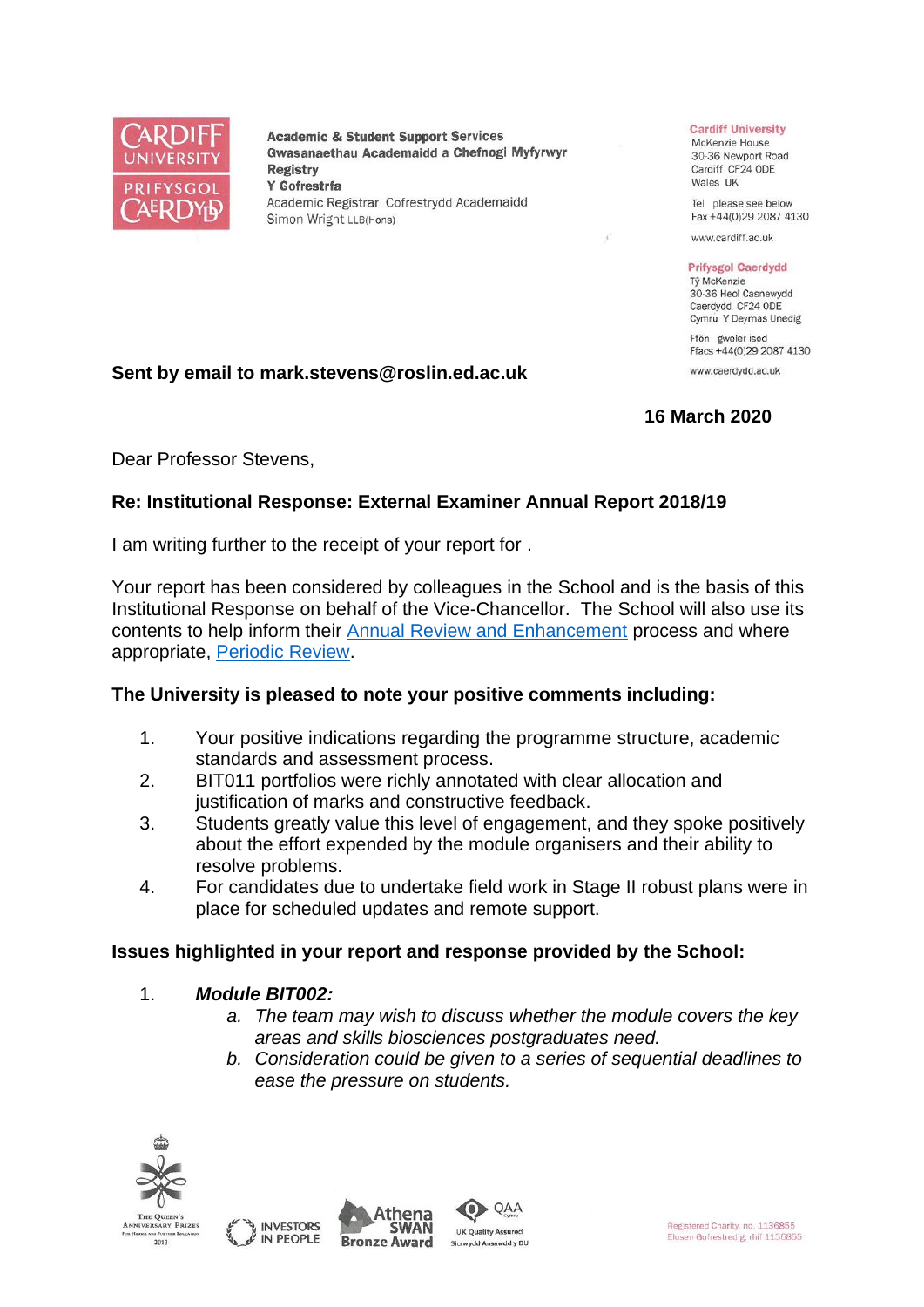*c. The phasing of some taught components relative to assignments could be further optimised and there may be merit in starting aspects of the BIT002 module sooner to ease pressure.*

Prof Stevens has effectively summarised the issues with BIT002, some of which have been long-standing. For the current academic year we have tried to address the most pressing issues with the timing of deadlines, which have been more spaced out.

With respect to skills, the Board has agreed that broadening practical skills would be beneficial for students. To achieve this goal, we are considering to re-introduce a CRISPR/Cas9 practical, which used to run in the module. We have also initiated discussions with Heads of Research Hubs, specifically, Imaging and Single Cell Analysis, how to run meaningful demonstrations for small groups of students. These demonstrations would be linked to specific essays / coursework. More importantly, in light of all issues with the BIT002 module, the Board has decided to review it during the current semester with the aim of introducing the changes for 2020/21. New practicals, fewer and practicallinked assessments are at the heart of the changes that we will seek to implement.

2. *Module BIT010 Data Handling in Statistics & Bioinformatics: Some candidates felt that a high level of background knowledge of bioinformatics and computer skills was assumed of them, and provision of more online material, revision sessions and more demonstrators may be helpful.*

This issue was addressed in 2019/20 by providing an additional introduction session, online material and workshops. The early feedback has indicated that this action was successful.

3. *Module BIT011 Key Skills in Research Practice: The level of input from supervisors was somewhat inconsistent at this stage and the extent to which candidates had been proactive in identifying supervisors and refining project plans varied.*

As there is a large pool of potential supervisors each year, and equally each year's student cohort is unique, we are aware of the need to constantly monitor the key stages, starting from the project initiation, grant proposal development, through to project supervision and dissertation feedback. We try to provide timely guidance, to both students and supervisors. For example, in the current academic year, based on the Board decision, the course Director has informally talked to the colleagues that have not supervised a MRes project in our School before, offering advice and contact point of reference if a need arises.